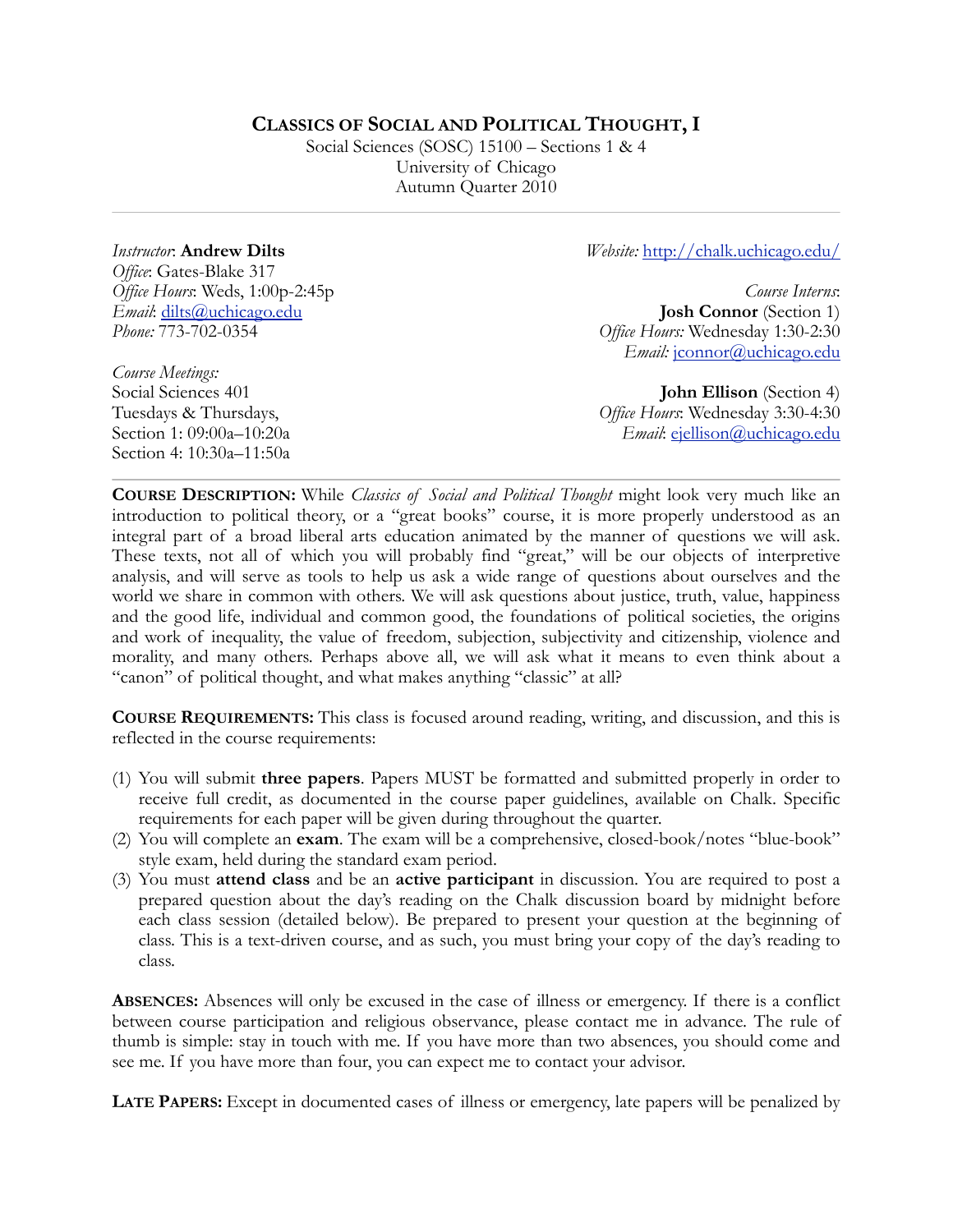5 percentage points per day. However, each student may, at his or her discretion, take a 24-hour extension for *one* of the papers, no questions asked (If you are using your extension please indicate this on the first page of your paper). Should you find yourself in the position that you have to turn in work late, stay in touch with me! I don't really care *why* your work is late, but you are always better off keeping me posted on what is going on.

**DAILY DISCUSSION QUESTIONS:** A good reading question is one that directly and explicitly engages the text. Your question should cite a specific passage, term, or concept that you are puzzled about, and it should offer your interpretation of the passage at hand. It should be focused on something that genuinely puzzles you in the reading, and which you can probably assume that others find puzzling or confusing as well.

**GRADES:** First paper: 15%; second 20%; third paper 20%; exam: 20%; discussion questions are worth 10%; class participation is 10%; daily attendance is 5%. *Any student who receives a failing grade for attendance and participation will receive a failing grade for the class*. *Any student who has not turned in all papers and taken the exam will receive a failing grade for the class.*

**PLAGIARISM & ACADEMIC DISHONESTY:** Proven plagiarism of any kind may result in automatic failure of the course, and will be referred to the University for further disciplinary action. I reserve the right to submit your electronic document to plagiarism detection websites if necessary.

**COMPUTER USE DURING CLASS:** You are welcome to bring a computer to class provided that it enables you to engage more in the class discussion. You may also use a computer to help you take notes. That is, email, twitter, facebook, or anything at all that is not directly related to the *conversation*  we are having will not be tolerated. Using a computer in this way during a seminar is quite simply RUDE and deeply disrespectful to your classmates. If you want to use a computer in class, you will be expected to post copies of your class notes on the Chalk site immediately following the class session to share with others. If you are not willing to do this, do not bring a computer with you.

There is simply no reason whatsoever for you to be using your phone/PDA/kindle/iPad/whatever during class time.

**ACCOMMODATION**: Students in need of accommodation for an impairment and/or disability should contact me as soon as possible. You should also contact the Coordinator for Disability Services (773-834-4469), as outlined in the Student Handbook, to document your needs and determine a reasonable accommodation.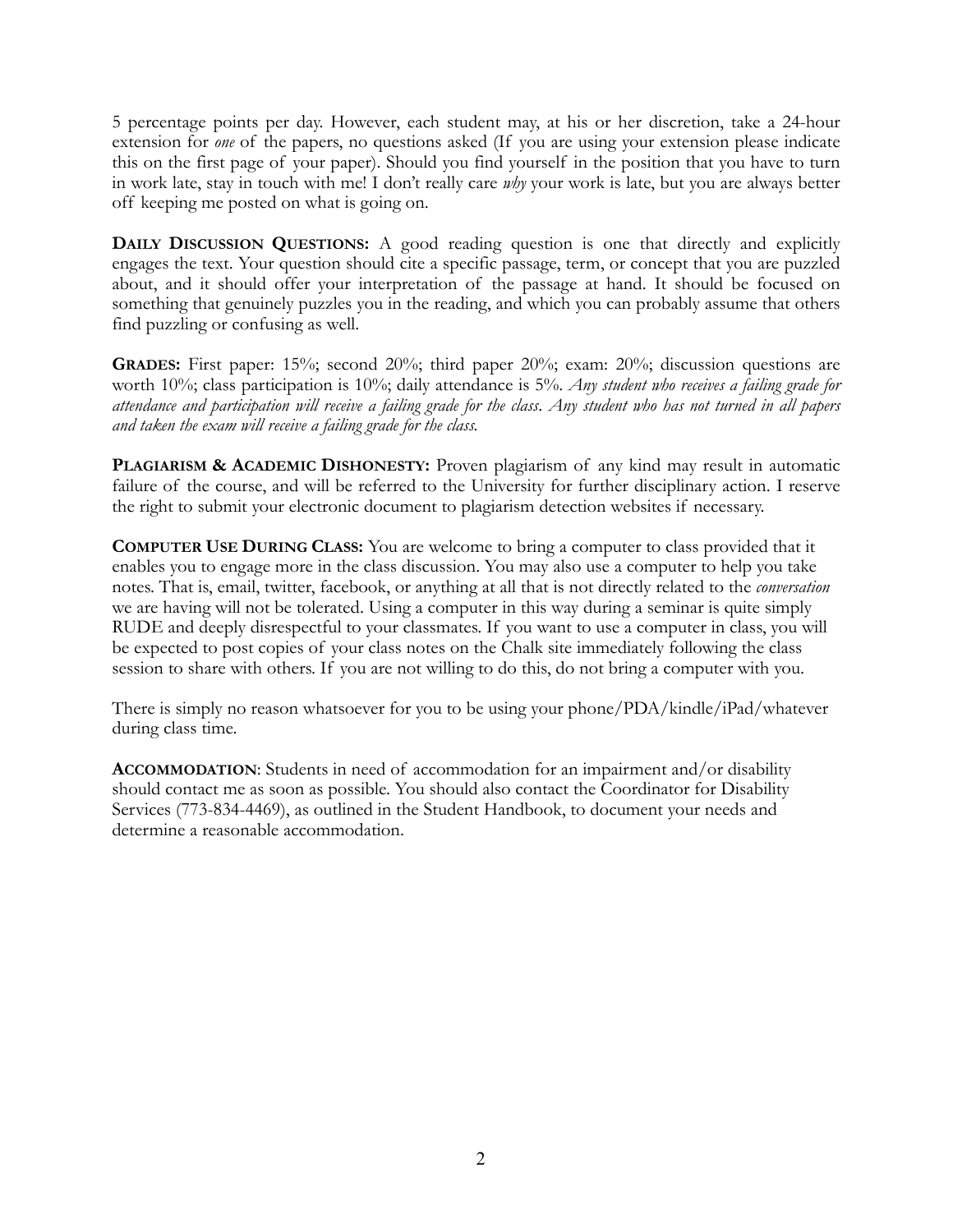**REQUIRED TEXTS:** These texts will all be available for purchase from the Seminary Co-Op Bookstore. I **strongly** encourage you to purchase your texts at the Seminary Co-Op, as it is currently facing economic constraints, and is an amazing and world-famous institution that is worthy of your support.

*Please use these editions of the texts,* so that we are all literally on the same page during class. You will be expected to come to class with the text in hand. Some readings will be made available via Chalk in PDF format. You should **print** hard copies of these readings, i.e. do not bring your computer in order to refer to the texts.

- Anthony Weston, *A Rulebook for Arguments*, 4th ed. (Hackett, 2009).
- Plato, *The Republic*, trans. Bloom (Basic Books, 1991).
- Aristotle, *The Politics*, trans. Reeve (Hackett, 1998).
- Thomas Aquinas, *On Law, Morality, and Politics*, trans. & ed. Baumgarth & Regan, 2nd ed. (Hackett, 2003).
- Niccolò Machiavelli, *The Prince*, trans. Mansfield, 2nd ed. (U of Chicago Press, 1998).

## **READING SCHEDULE:**

| Plato/Weston Assignment Due – Wednesday Oct. 6 by Noon. |                                                                      |  |
|---------------------------------------------------------|----------------------------------------------------------------------|--|
| 2.2. Thur, Oct. 7:                                      | Republic, Book IV to Book V 471e (pp. 97-152).                       |  |
| 2.1. Tues, Oct. 5:                                      | Republic, Books II & III (pp. 35-96).                                |  |
| 1.2. Thur, Sept. 30:                                    | Plato's Republic, Book I (pp. 3-34); Weston, pp. 1-22; 37-47; 73-79. |  |
| 1.1. Tues, Sept. 28:                                    | Introduction                                                         |  |

| 3.1. Tues, Oct. 12: | Republic, Book V 471e to Book VII 531c (pp. 152-211).                                                                      |
|---------------------|----------------------------------------------------------------------------------------------------------------------------|
| 3.2. Thur, Oct. 14: | Republic, Book VII 531d to Book IX 576b (pp. 211-256).                                                                     |
| 4.1. Tues, Oct. 19: | Republic, Book IX 576b-592b to end of Book X (pp. 256-303); Weston pp.<br>$49-65$ ; 81-86.                                 |
| 4.2. Thur, Oct. 21: | Aristotle's Ethics Book I, chapters 1-2, 5, 7-9, 12-13 [e-reserve]; Aristotle's Politics<br>Book I; Book II chaps. 1-2, 5. |

## **Paper Due – Monday, Oct. 25 by Noon.**

| 5.1. Tues, Oct. 26: | <i>Politics</i> , Book III.                                                      |
|---------------------|----------------------------------------------------------------------------------|
| 5.2. Thur, Oct. 28: | <i>Politics</i> , Book IV chapters 1-2, 4-9, 11-12; Book V chapters. 1, 8-9.     |
| 6.1. Tues, Nov. 2:  | <i>Politics</i> , Book VII chapters 1-5, 7-10, 13-15; Book VIII chapter 1.       |
| 6.2. Thur, Nov. 4:  | Alfarabi's The Enumeration of the Sciences and The Political Regime [e-reserve]. |